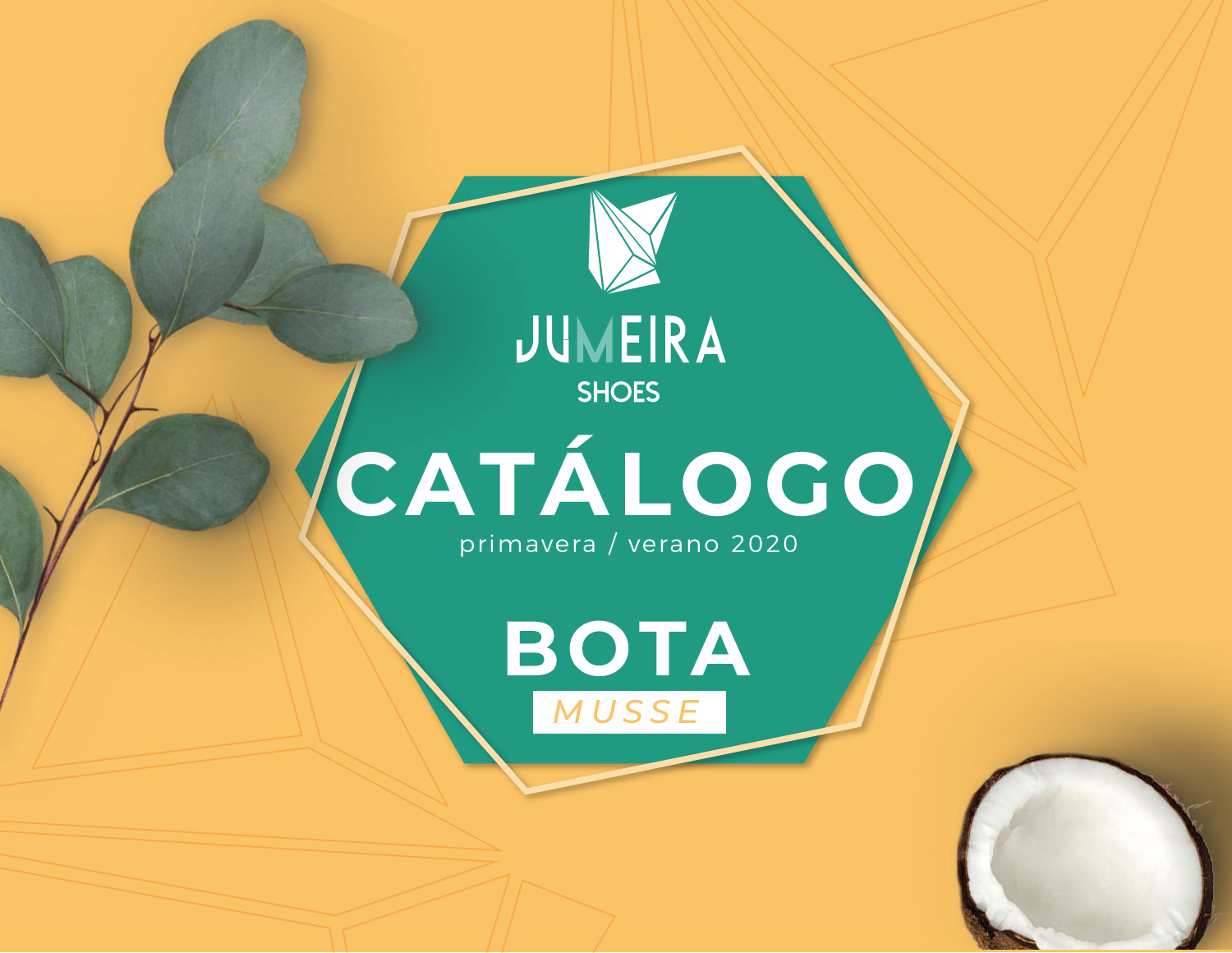# **CATÁLOGO**

## **BOTA** *MUSSE*



#### **MUSSE MERLOT 6301**

**SKU:** 20606 **COLOR:** MERLOT **MATERIAL:** CHAROL NEBRASKA **TIPO DE MATERIAL**: SINTÉTICO **COMBINACIÓN:** N/A **CORRIDA:** 23-26



#### **MUSSE NEGRO 6301**

**SKU:** 20607 **COLOR:** NEGRO **MATERIAL:** CHAROL 0.8 HQ **TIPO DE MATERIAL**: SINTÉTICO **COMBINACIÓN:** N/A **CORRIDA:** 23-26



#### **MUSSE ANTIMONIO 6301**

**SKU:** 20607 **COLOR:** ANTIMONIO **MATERIAL:** CHAROL NEBRASKA **TIPO DE MATERIAL**: SINTÉTICO **COMBINACIÓN:** N/A **CORRIDA:** 23-26